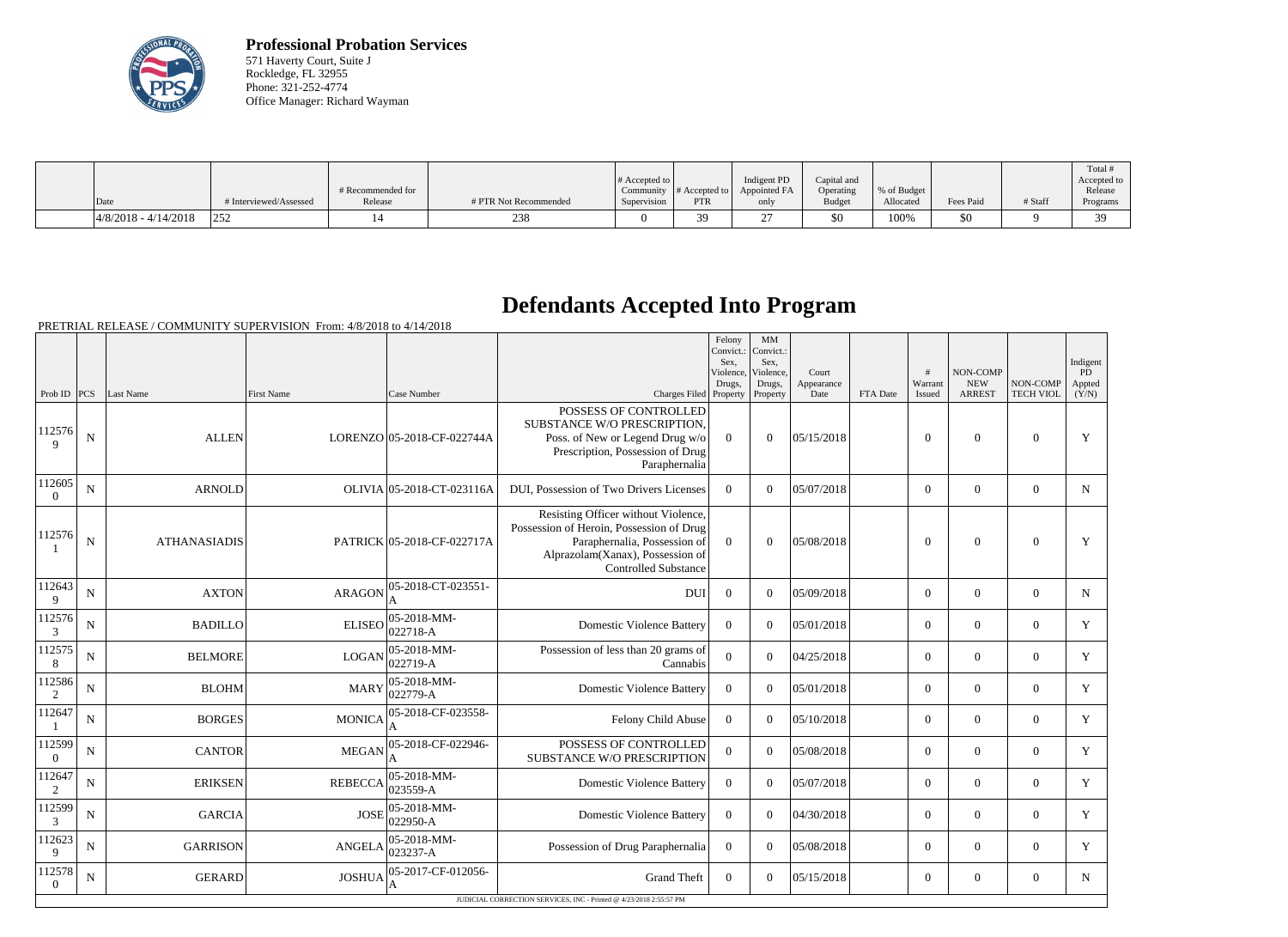## **Defendants Accepted Into Program**

Prob ID | PCS | Last Name | First Name | Case Number | Case Number | Case Number | Charges Filed Felony Convict.: Sex, Violence Drugs, Property MM Convict. Sex, Violence, Drugs, Property Court Appearance<br>Date FTA Date # Warrant Issued NON-COMP NEW ARREST NON-COMP TECH VIOL Indigent PD Appted  $(Y/N)$ 112586 9  $N \parallel$   $HOOD \parallel$   $HEATHER \parallel_{0.22774 \text{ A}}^{0.5-2018-MM-1}$ 022774-A Domestic Violence Battery <sup>0</sup> <sup>0</sup> 05/07/2018 <sup>0</sup> <sup>0</sup> <sup>0</sup> <sup>Y</sup> 112576 5 N HURST MARK 05-2018-CF-022734A Possession of Controlled Substance, 3 counts of Possession of Drug Paraphernalia <sup>0</sup> <sup>0</sup> 05/08/2018 <sup>0</sup> <sup>0</sup> <sup>0</sup> <sup>N</sup> 112647 3  $N$  JONES COURTNEY  $05$ -2018-CT-023560-A No Valid Driver's License 0 0 06/07/2018 0 0 0 Y 112577 0 N | JORDAN JENNIFER 05-2018-CF-022724A Battery on Law Officer or Firefighter, Resisting Arrest With Violence, Domestic Violence Battery  $0 \t 0 \t 05/15/2018$  0 0 0 Y 112631 2  $N$  LYNN BAILEY 05-2018-MM-023614-A Possession of less than 20 grams of  $\begin{bmatrix} \text{Sianis of} \\ \text{Cannabis} \end{bmatrix}$  0 0 05/09/2018 0 0 0 0 0 N 112575 9  $N$  MCNAMARA ROBERT 05-2018-MM-<br>ROBERT 022713-A 022713-A Battery <sup>0</sup> <sup>0</sup> 04/23/2018 <sup>0</sup> <sup>0</sup> <sup>0</sup> <sup>Y</sup> 112578 8  $N \parallel$  MOXEY CHARLES  $\begin{array}{c} 05\text{-}2018\text{-}MM\text{-} \\ 032846 \text{ A} \end{array}$ 05-2018-MM-<br>022846A DUI, Resisting Officer without Violence 0 0 05/07/2018 0 0 0 0 0 0 0 N 112642 1  $N$  MUDGE MALLORY 05-2018-CF-023408-A Domestic Battery By Strangulation 0 0 05/15/2018 0 0 0 Y 112600 7  $N$  MURPHY CARASHMIKA  $05-2018-MM-$ 022948-A Domestic Violence Battery <sup>0</sup> <sup>0</sup> 05/01/2018 <sup>0</sup> <sup>0</sup> <sup>0</sup> <sup>Y</sup> 112576 6  $N$  PARKS JA VAUGHTAE 05-2018-MM-022735A Expose Sexual Organ, Possession of less than 20 grams of Cannabis <sup>0</sup> <sup>0</sup> 05/01/2018 <sup>0</sup> <sup>0</sup> <sup>0</sup> <sup>Y</sup> 112642 4  $N \parallel$  PERRY MARK 05-2018-MM-023410A Possession of Drug Paraphernalia, Possession of less than 20 grams of Cannabis  $0 \t 0 \t 06/07/2018$  0 0 0 y 112604 7  $N$  PETERSON BRADLEY 05-2018-CT-023122-A DUI 0 0 05/11/2018 0 0 0 N 112616 8  $N$  PULLIAM MICHAEL  $\begin{bmatrix} 05-2018\text{-}MM-\end{bmatrix}$ 023121-A Domestic Violence Battery <sup>0</sup> <sup>0</sup> 06/07/2018 <sup>0</sup> <sup>0</sup> <sup>0</sup> <sup>Y</sup> 112646 9  $N$  RIVERA  $\Delta$  ALDO 05-2018-CT-023681-A Reckless Driving  $\begin{array}{ccc|c} 0 & 0 & 0.05/11/2018 \\ 0 & 0 & 0 \end{array}$  0 0  $\begin{array}{ccc|c} 0 & 0 & 0 \\ 0 & 0 & 0 \end{array}$ 112647 0  $N \begin{array}{c|c} \hline \text{N} & \text{RIVERS} \end{array}$  GEORGE 05-2018-MM-<br>GEORGE 023233-A 023233-A Possession of Drug Paraphernalia <sup>0</sup> <sup>0</sup> 04/30/2018 <sup>0</sup> <sup>0</sup> <sup>0</sup> <sup>Y</sup> 112576 4  $N \begin{bmatrix} \text{N} & \text{N} \\ \text{N} & \text{N} \end{bmatrix}$  NANDY  $\begin{bmatrix} 05\text{-}2018\text{-}M\text{M} \\ 022727\text{-}A \end{bmatrix}$ Possession of Drug Paraphernalia  $\begin{array}{|c|c|c|c|c|c|c|c|c|} \hline 0&0&0&0&0&0&0&\end{array}$ 112576 7  $N \begin{bmatrix} \text{N} & \text{RUDOLPH} \\ \text{N} & \text{ROBIN} \end{bmatrix}$  (05-2018-MM-022728-A Domestic Violence Battery <sup>0</sup> <sup>0</sup> 04/25/2018 <sup>0</sup> <sup>0</sup> <sup>0</sup> <sup>Y</sup> 112613 1  $N \parallel$  SHEAR  $\parallel$  FRANK  $\parallel$  05-2018-MM-<br>FRANK  $\parallel$  016921A 016921A Contributing to the Delinquency of a Minor <sup>0</sup> <sup>0</sup> 04/27/2018 <sup>0</sup> <sup>0</sup> <sup>0</sup> <sup>N</sup> 112636 7  $N \parallel$  SIERRA TATIANA 05-2018-CT-023615-A DUI 0 0 05/11/2018 0 0 0 N 112576 8  $N \parallel$  STANLEY LEAR  $05\text{-}2018\text{-}MM\text{-}$ 05-2018-MM-<br>022729-A Domestic Violence Battery 0 0 04/25/2018 0 0 0 0 0 0  $\rightarrow$  7 112646 5  $N$  STEINBACH BRANDON 05-2018-CT-023611-A DUI with BAL .15 or above (1st Conviction)  $0 \t 0 \t 05/11/2018$  0 0 0 0 N 112647 6 N TUCKER BROOKE 05-2018-CF-023548A Domestic Violence Battery, Tampering With Witness 0 0 05/10/2018 0 0 0 0 0  $\frac{1}{2}$ JUDICIAL CORRECTION SERVICES, INC - Printed @ 4/23/2018 2:55:57 PM

PRETRIAL RELEASE / COMMUNITY SUPERVISION From: 4/8/2018 to 4/14/2018